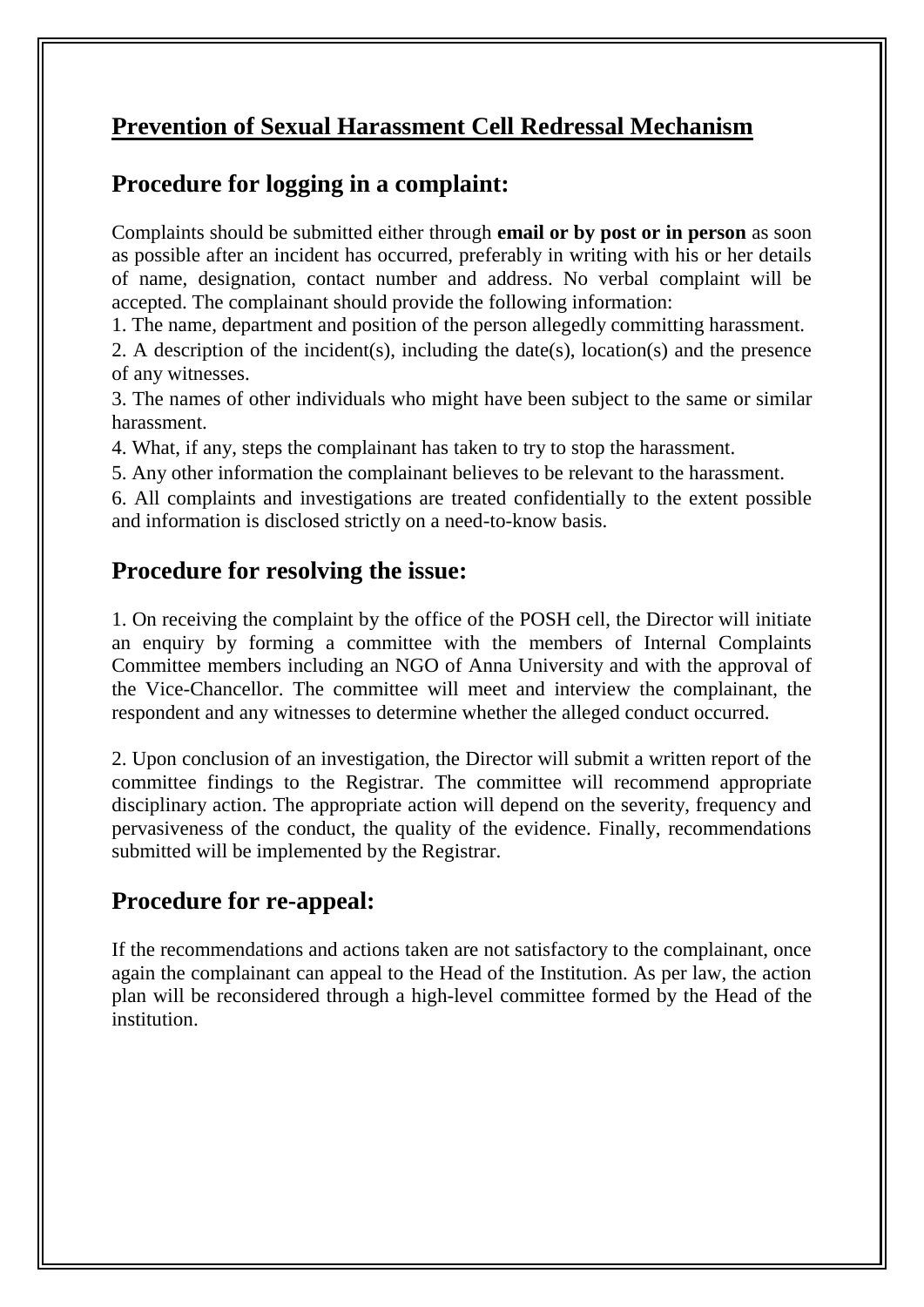# **The Institution has a Transparent Mechanism for timely Redressal of Student Grievances Including Sexual Harassment for the year 2020 - 2021**

A Report by



## Prevention of Sexual Harassment (POSH) Cell

Anna Univesity

Chennai – 600 025

| <b>Director POSH</b> | Registrar          | <b>Vice-Chancellor</b> |  |  |  |
|----------------------|--------------------|------------------------|--|--|--|
| Dr. K.Premalatha     | Dr.S.Karunamoorthy | Dr.M.K.Surappa         |  |  |  |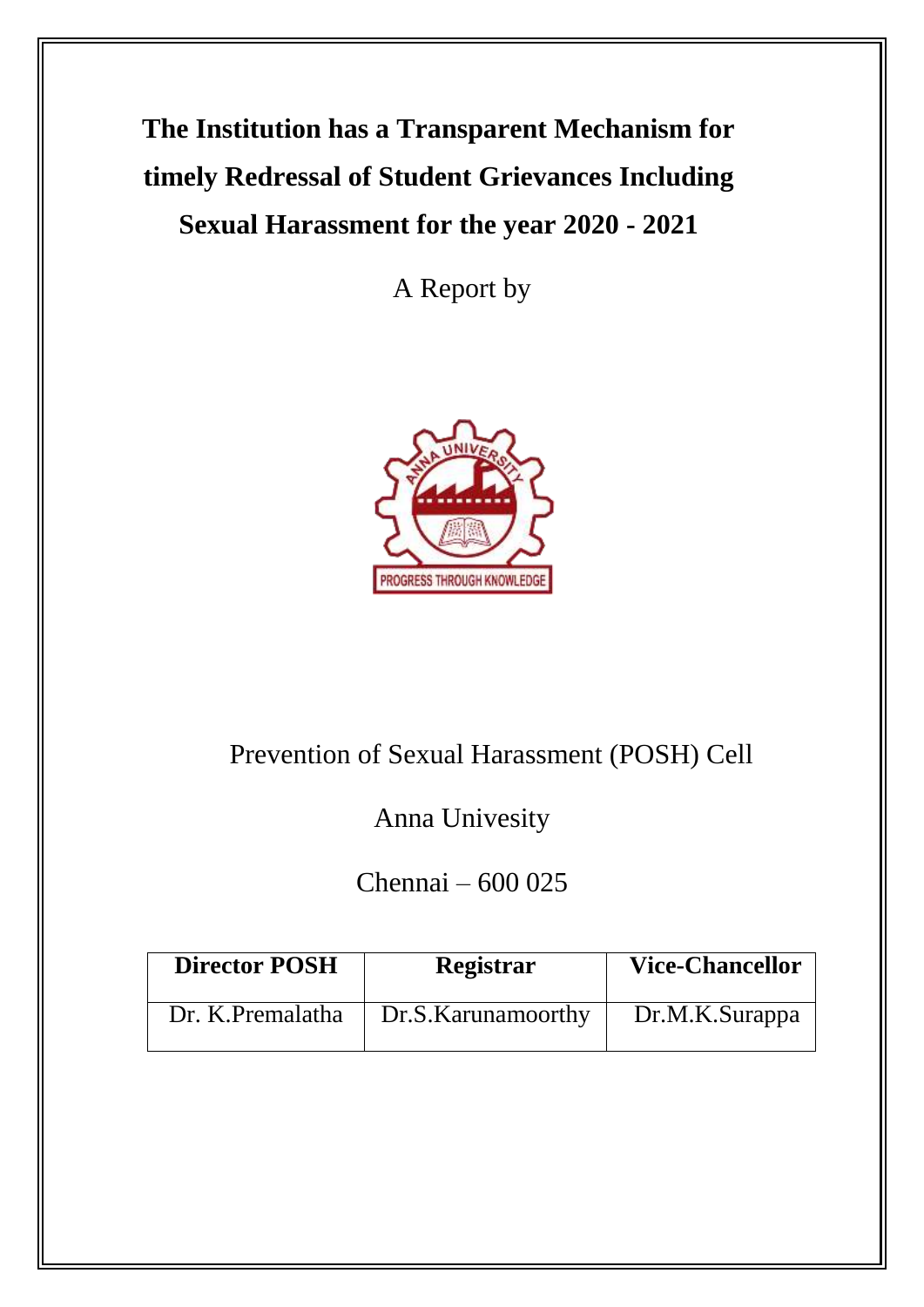## **Period: 2020 to 2021**

| 1              | No. of complaints carried from previous year                      |  |
|----------------|-------------------------------------------------------------------|--|
| $\overline{2}$ | No. of complaints of Sexual Harassment received                   |  |
| 3              | No. of complaints disposed off during the year                    |  |
|                | No. of anonymous/false complaints where action<br>cannot be taken |  |
| 5              | No. of cases where evidence has been requested or<br>pending      |  |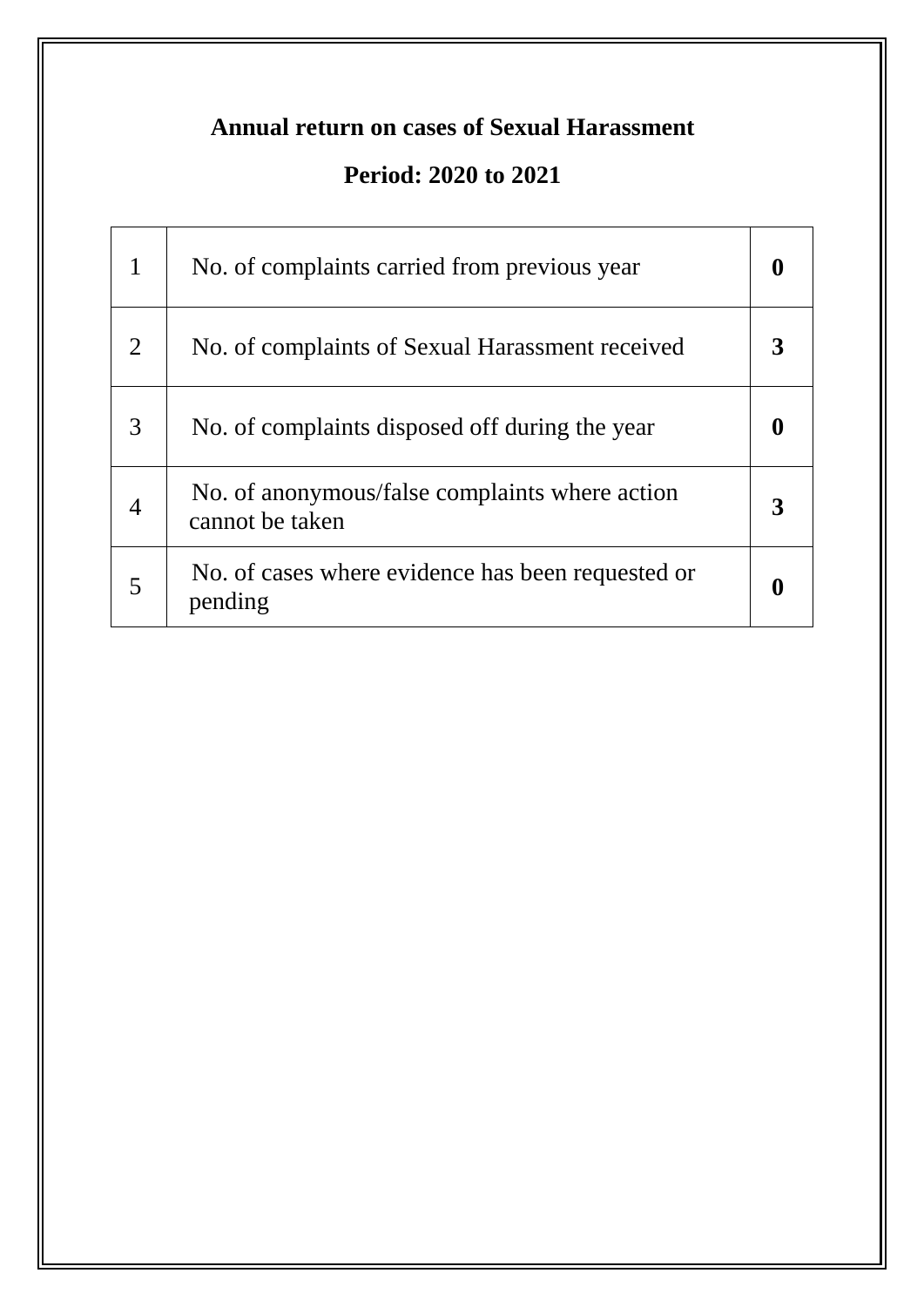# **The Institution has a Transparent Mechanism for timely Redressal of Student Grievances Including Sexual Harassment for the years 2015 - 2020**

A Report by



## Prevention of Sexual Harassment (POSH) Cell

Anna Univesity

Chennai – 600 025

| <b>Director POSH</b> | Registrar           | <b>Vice-Chancellor</b> |  |  |  |
|----------------------|---------------------|------------------------|--|--|--|
| Dr. K.Shanthi        | Dr.S. Karunamoorthy | Dr.M.K.Surappa         |  |  |  |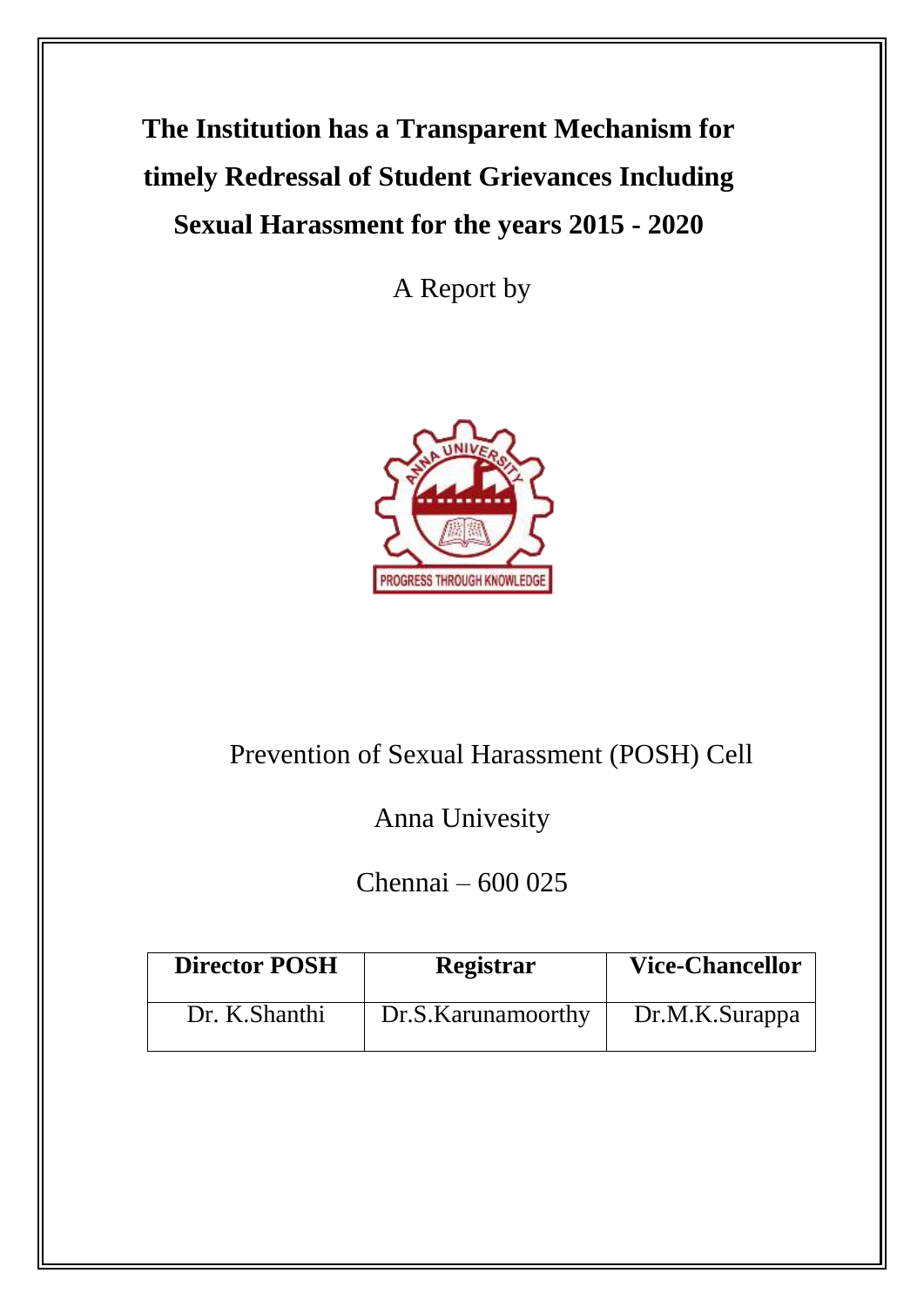#### **Period: 2019 to 2020**

| 1              | No. of complaints carried from previous year                      |  |  |
|----------------|-------------------------------------------------------------------|--|--|
| $\overline{2}$ | No. of complaints of Sexual Harassment received                   |  |  |
| 3              | No. of complaints disposed off during the year                    |  |  |
|                | No. of anonymous/false complaints where action<br>cannot be taken |  |  |
| 5              | No. of cases where evidence has been requested or<br>pending      |  |  |

# **Annual return on cases of Sexual Harassment**

#### **Period: 2018 to 2019**

| 1              | No. of complaints carried from previous year                      |    |
|----------------|-------------------------------------------------------------------|----|
| $\overline{2}$ | No. of complaints of Sexual Harassment received                   | 15 |
| 3              | No. of complaints disposed off during the year                    |    |
| 4              | No. of anonymous/false complaints where action<br>cannot be taken | 10 |
| 5              | No. of cases where evidence has been requested or<br>pending      |    |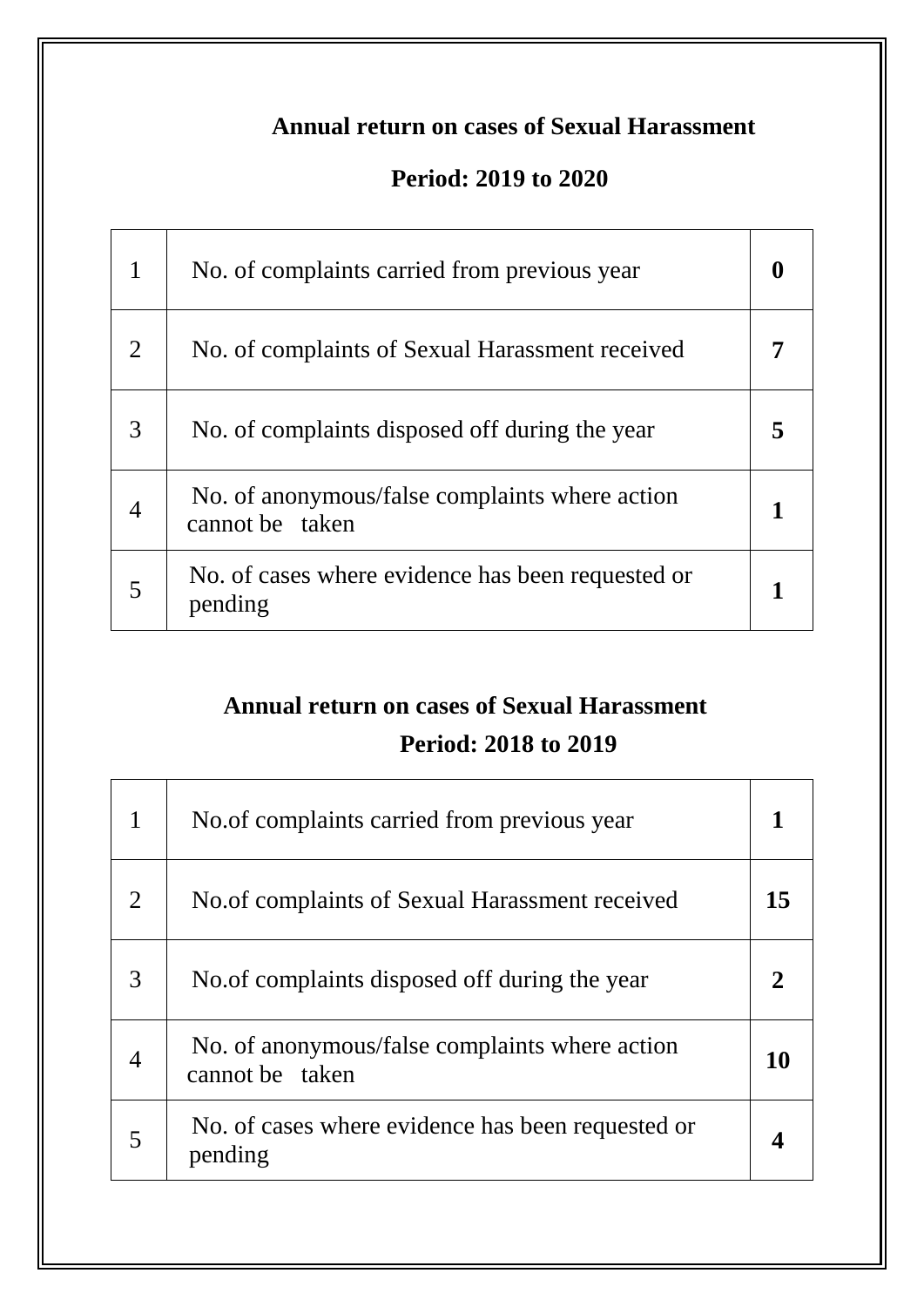### **Period: 2017 to 2018**

| $\mathbf{1}$   | No. of complaints carried from previous year                      | <b>Nil</b> |
|----------------|-------------------------------------------------------------------|------------|
| $\overline{2}$ | No. of complaints of Sexual Harassment received                   |            |
| 3              | No. of complaints disposed off during the year                    |            |
| $\overline{4}$ | No. of anonymous/false complaints where action<br>cannot be taken | <b>Nil</b> |
| 5              | No. of cases where evidence has been requested or<br>pending      |            |

## **Annual return on cases of Sexual Harassment Period: 2016 to 2017**

| 1              | No. of complaints carried from previous year                      | <b>Nil</b> |
|----------------|-------------------------------------------------------------------|------------|
| $\overline{2}$ | No. of complaints of Sexual Harassment received                   |            |
| 3              | No. of complaints disposed off during the year                    |            |
| $\overline{4}$ | No. of anonymous/false complaints where action<br>cannot be taken | <b>Nil</b> |
| 5              | No. of cases where evidence has been requested or<br>pending      | Nil        |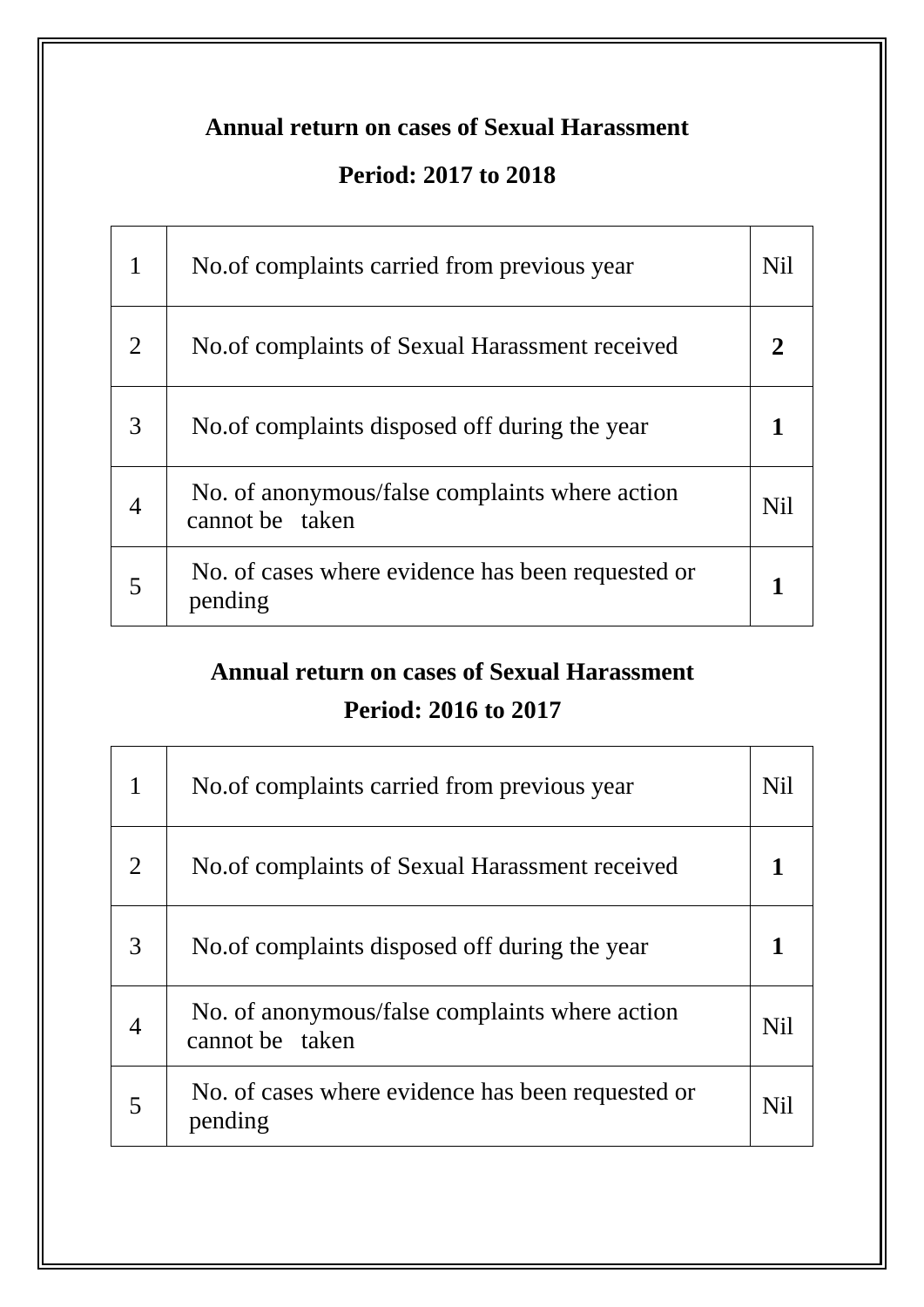## **Period: 2015 to 2016**

|                | No. of complaints carried from previous year                      | <b>Nil</b> |
|----------------|-------------------------------------------------------------------|------------|
| $\overline{2}$ | No. of complaints of Sexual Harassment received                   |            |
| 3              | No. of complaints disposed off during the year                    |            |
| 4              | No. of anonymous/false complaints where action<br>cannot be taken |            |
| 5              | No. of cases where evidence has been requested or<br>pending      | Nil        |